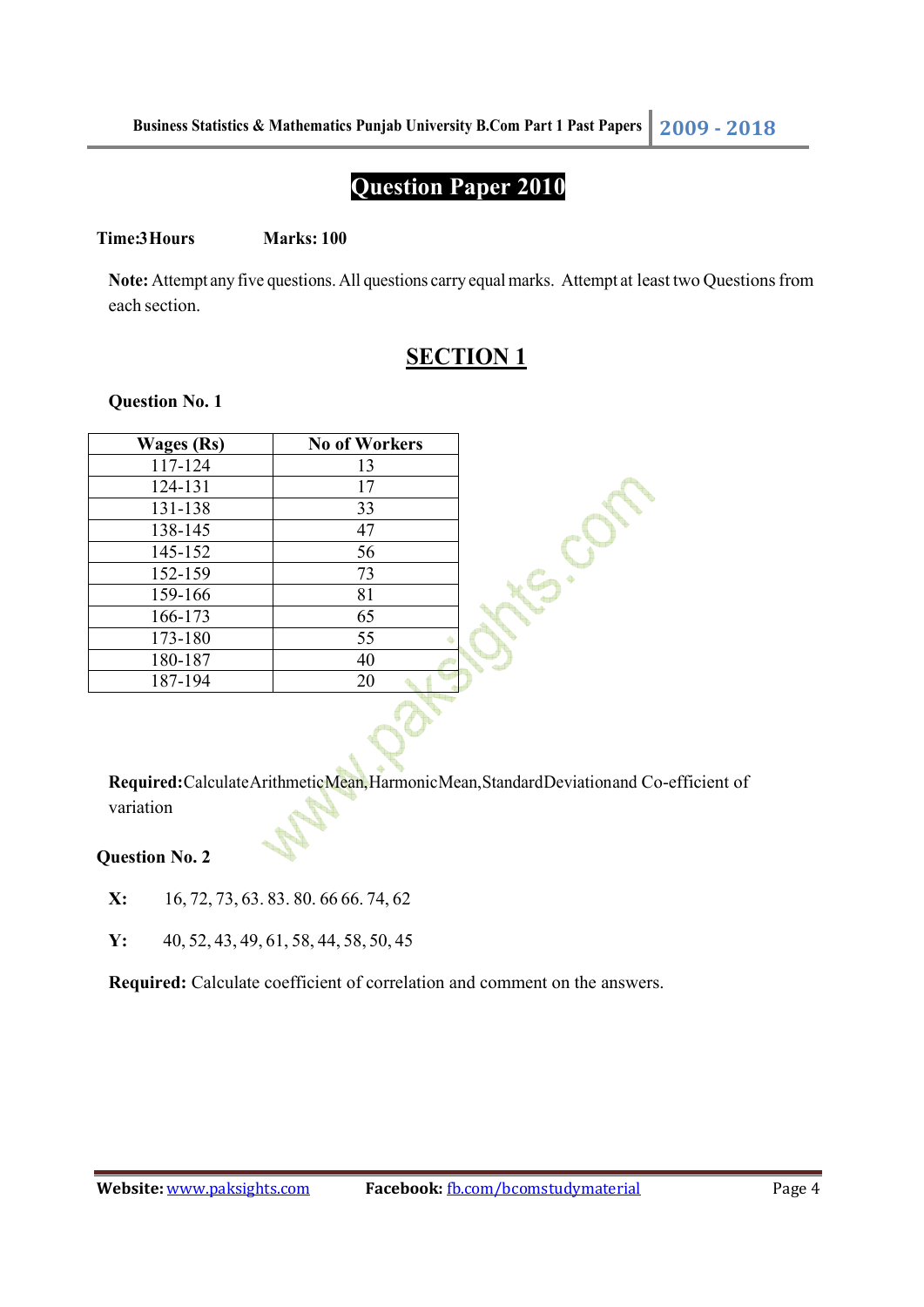#### **Question No. 3**

Test for Association

|           | A1 | ${\bf A2}$ | A3 |
|-----------|----|------------|----|
| <b>B1</b> | 20 | 15         | 30 |
| B2        | 30 | 1B         | 35 |
| <b>B3</b> | 35 | 20         | 40 |

(Tabulated value of chi-square for 4 degrees of freedom at 5% level of significance = 9488)

#### **Question No. 4**

Construct index no for 2002 from the following data taking 2000 as base using

- **(i)** Laspeyre's Index Number
- **(ii)** Paasche's Index Number
- **(iii)** Fisher's Index Number.

| <b>Commodity</b> | 2000  |          | 2002  |          |
|------------------|-------|----------|-------|----------|
|                  | Price | Quantity | Price | Quantity |
| $\mathbf{A}$     | 5     | 100      | 6     | 120      |
| $\bf{B}$         | 7     | 120      | 10    | 80       |
| $\mathbf C$      | 10    | 80       | 12    | 80       |
| D                | 4     | 50       | 5     | 60       |
| E                | 8     | 70       | 8     | 80       |